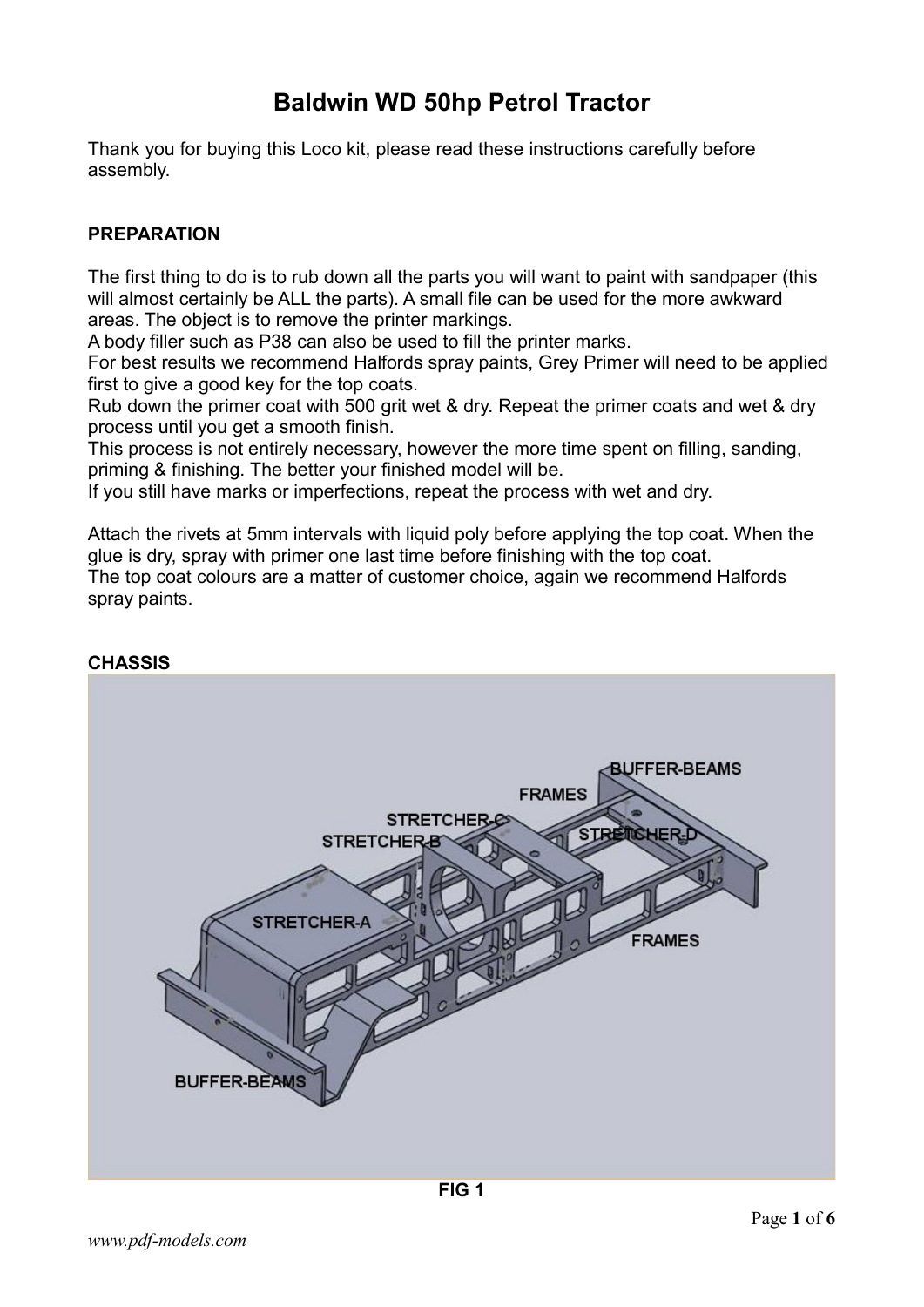Drill out the four axle holes in the chassis with a 3.8mm and fit the four 1/8 brass bearing (with the flange on the outside) and press or glue in place.

The two front holes in the chassis will need a 5/32" drill to take the 64mm length brass tube.

The chassis assembly consists of both side frames and four cross pieces. The gearbox cover, the motor housing, and two rear stretchers (FIG 1).

Take one side of the side frames and using the 2mm x 10mm long countersunk screws and 2mm nuts fit parts A, C and D to the chassis inserting the 2mm nuts in the slots (do not over tighten).

Next, fit the pre-assembled wheel sets to the chassis with the motor driving the front axle and facing towards the back then fit side 2 to the chassis then fit part B over the motor to hold in place.

Take the dummy gearbox drill out to 4mm fit the 64mm long brass tube with the gearbox to the front of the chassis making sure you have equal lengths of the tube either side of the gearbox, glue the tube into place.



FIG 2

Take the outside cranks and fit the 2mm x 10 to the front cranks (part FC) and the 2mm x 16mm to the rear cranks (part RC) (FIG 2). Fit the cranks to the chassis using the 2mm grub screws making sure that the crack pins are a 90-degree angle from side to side.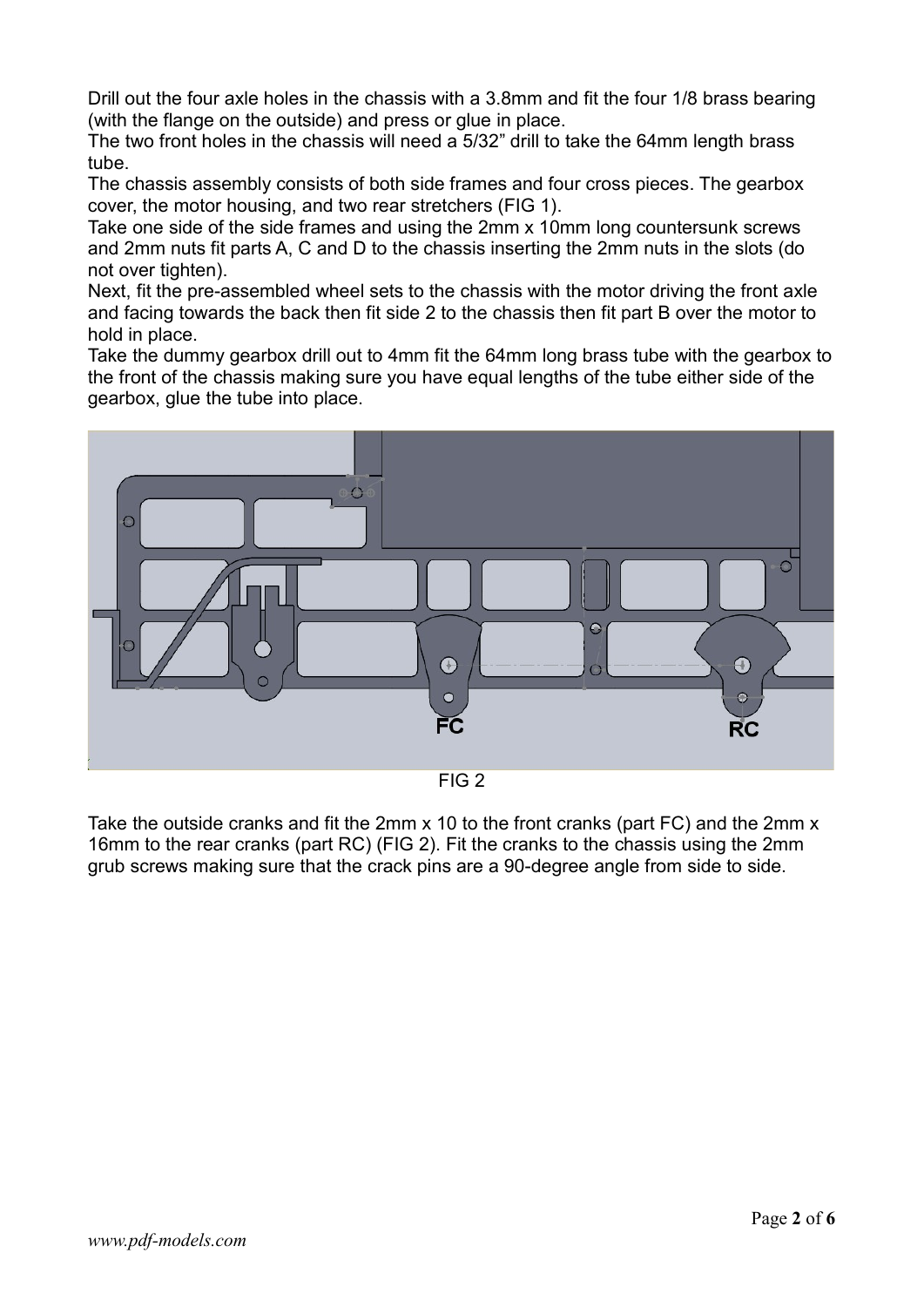

FIG 3 (Frame omitted for clarity)

Take the two short connecting rods and file the holes so the brass top hats bearings fit loose in the rod and fit to the cracks (FIG 3) the front cranks has a 2mm nut holding it in places the rear has a printed washer that needs to be screwed in place, holding the rear ones done you can test run the chassis you may need to get the quartering right just by undoing the grub screws till you have a nice running chassis.

Now fit the 2mm x 10mm to the drive cranks then fit to the front of the chassis using the 1/8 rod and using the 2 mm x 10 bolts and nuts clamp in place leaving one side loss at this time next add the long connecting rods with two top hat bearings in places using 2mm nuts and clamp the other side. Test run chassis again to ensure that it runs smooth.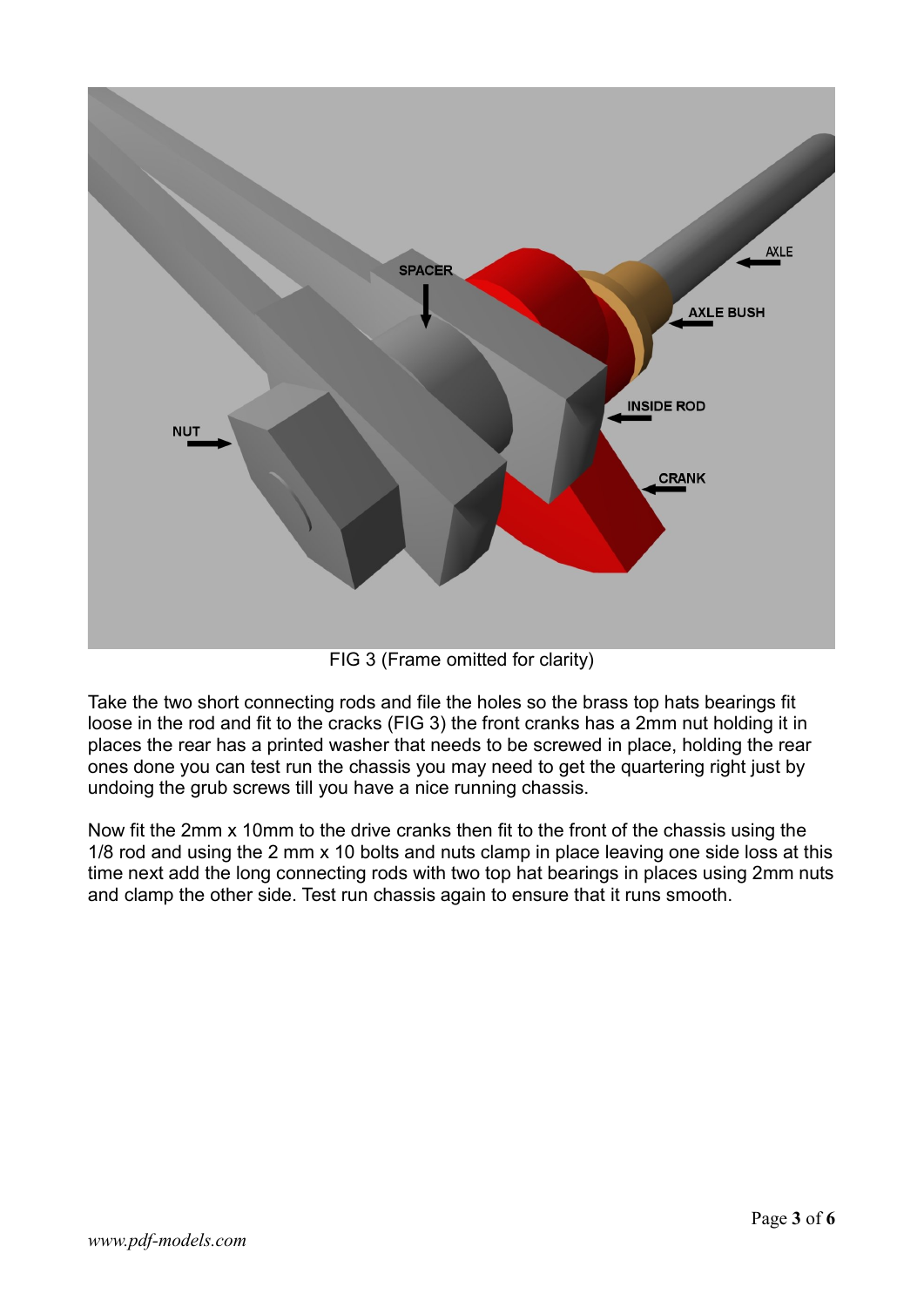## BONNET / HOOD



FIG 4

Paint & fill the hood/bonnet as before and fit the louvre panels (FIG 4) Fit the radiator cab in the hole on top of the radiator and fit the grill inside the radiator using super glue. Fit the exhaust using a 3mm x 10 bolt now fit the bonnet to the chassis and glue the radiator to the front of the bonnet using the chassis as a guide. Add the support to the fuel tank & glue to the top of the hood/bonnet.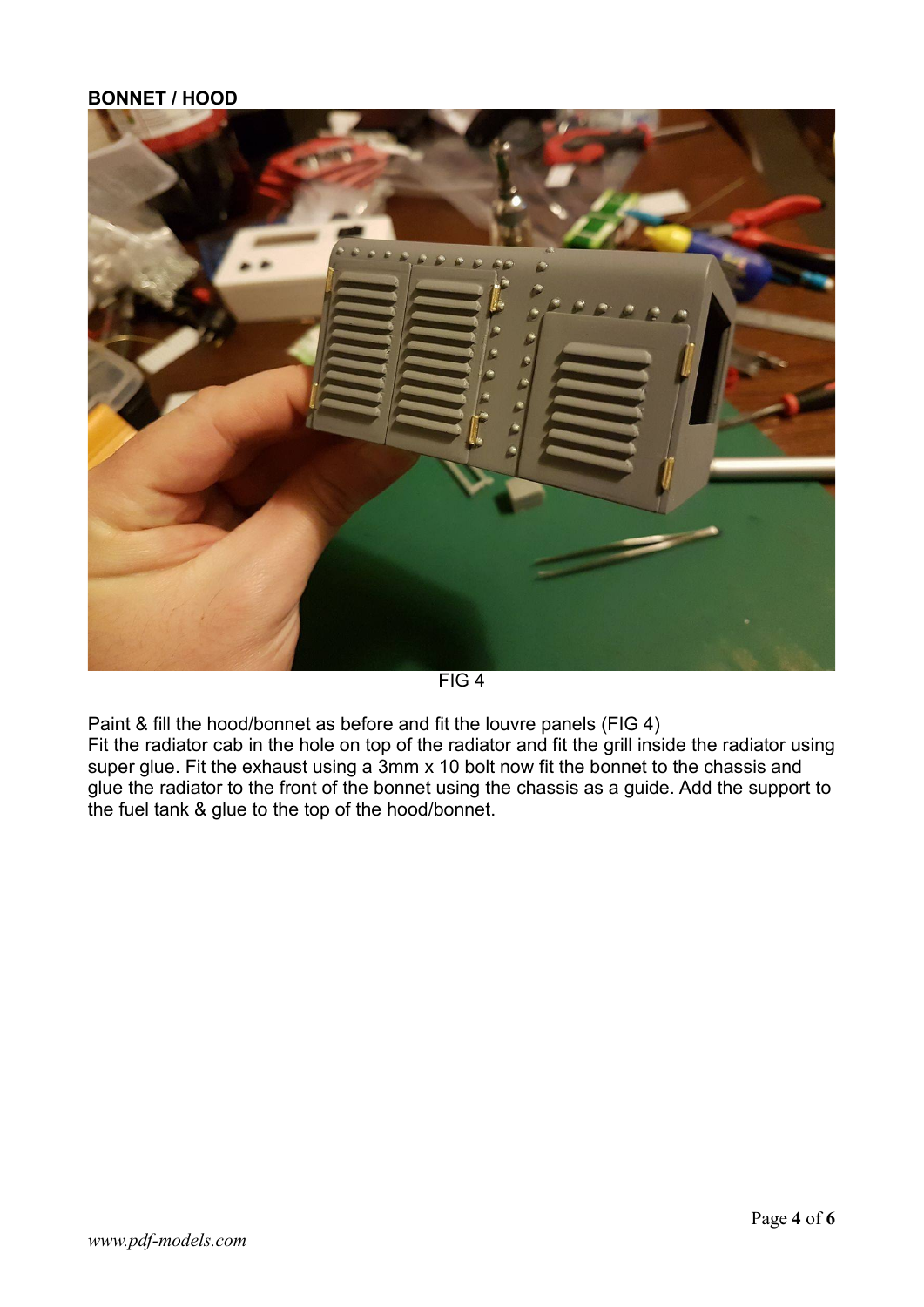

FIG 5